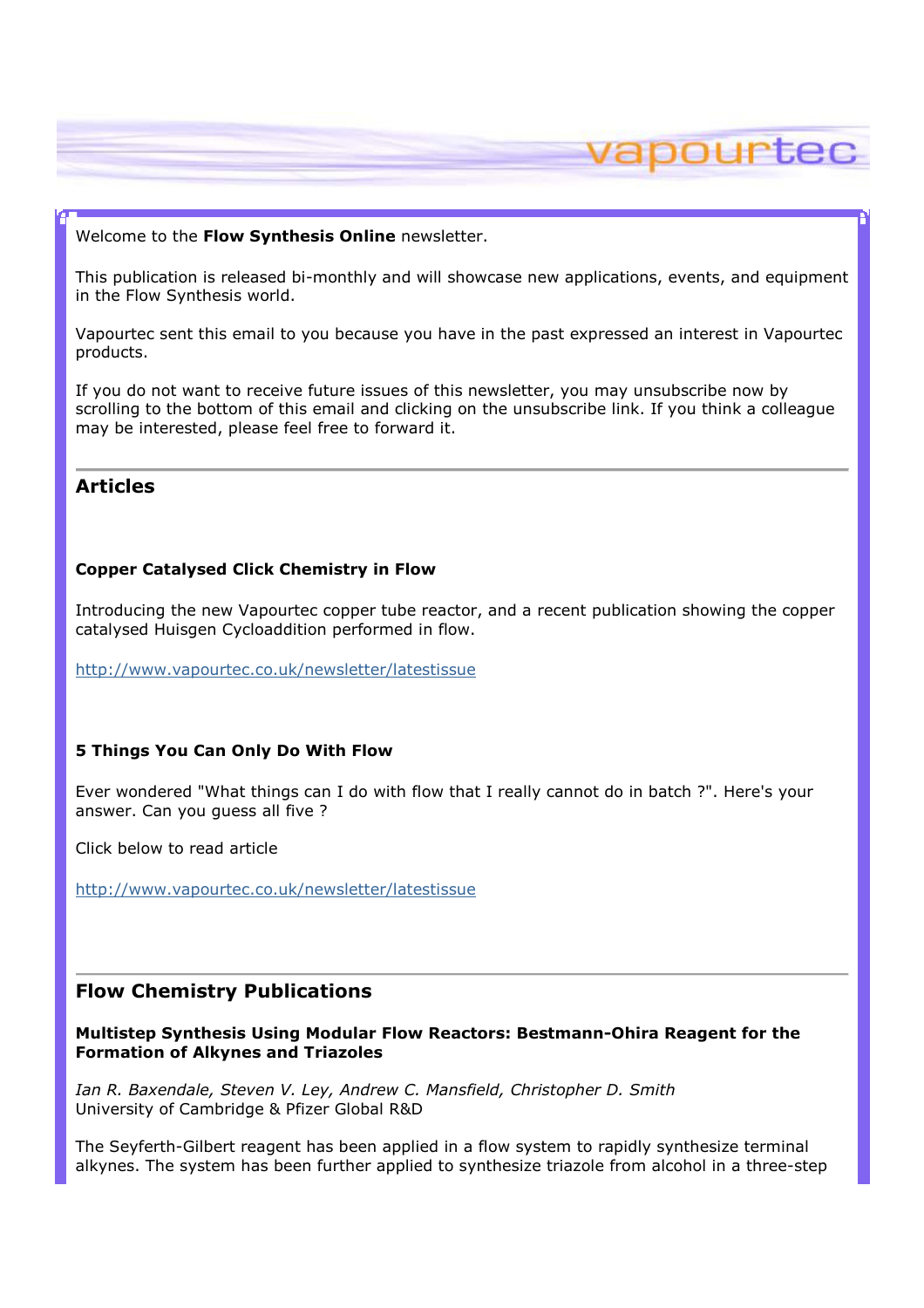oxidation/homologation/copper(I)-catalyzed azide-alkyne cycloaddition sequence without isolation of intermediates.

Click here to go straight to publication

#### Heck reactions using segmented flow conditions

Batoul Ahmed-Omera, David A. Barrow, Thomas Wirth Cardiff University

Various Heck couplings have been carried out using segmented flow conditions to accelerate the reactions. Aryl iodides and aryl bromides as well as anilines in diazonium-type Heck reactions have been used successfully.

Click here to go straight to publication

## A Bifurcated Pathway to Thiazoles and Imidazoles Using a Modular Flow Microreactor

Ian R. Baxendale, Steven V. Ley, Christopher D. Smith, Lucia Tamborini and Ana-Florina Voica University of Cambridge

A scalable method for the preparation of 4,5-disubstituted thiazoles and imidazoles as distinct regioisomeric products using a modular flow microreactor has been devised. The process makes use of microfluidic reaction chips and packed immobilized-reagent columns to effect bifurcation of the reaction pathway.

Click here to go straight to publication

## Vapourtec now offer Rental Terms

For prospective users who need to prove they can achieve results before committing to an investment, Vapourtec are now offering the facility to rent a Flow Chemistry System.

Follow the link below for more information

http://www.vapourtec.co.uk/news/rental

### Events

Want to see Vapourtec products in action ? Follow the link below to see a list of events Vapourtec will be attending in the coming months.

http://www.vapourtec.co.uk/events